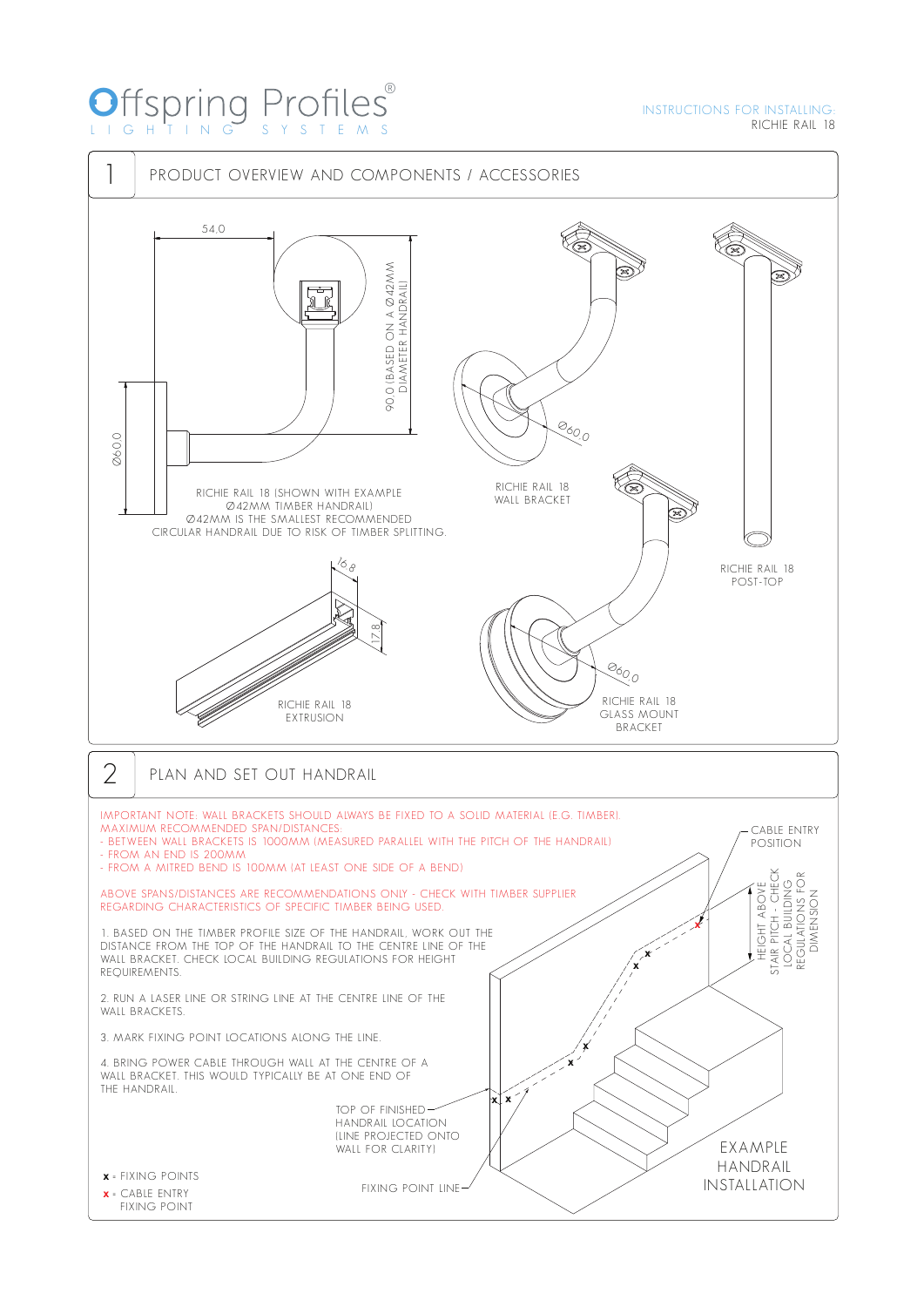## O LIG HTI N G S Y S TEM S ®

#### INSTRUCTIONS FOR INSTALLING: RICHIE RAIL 18

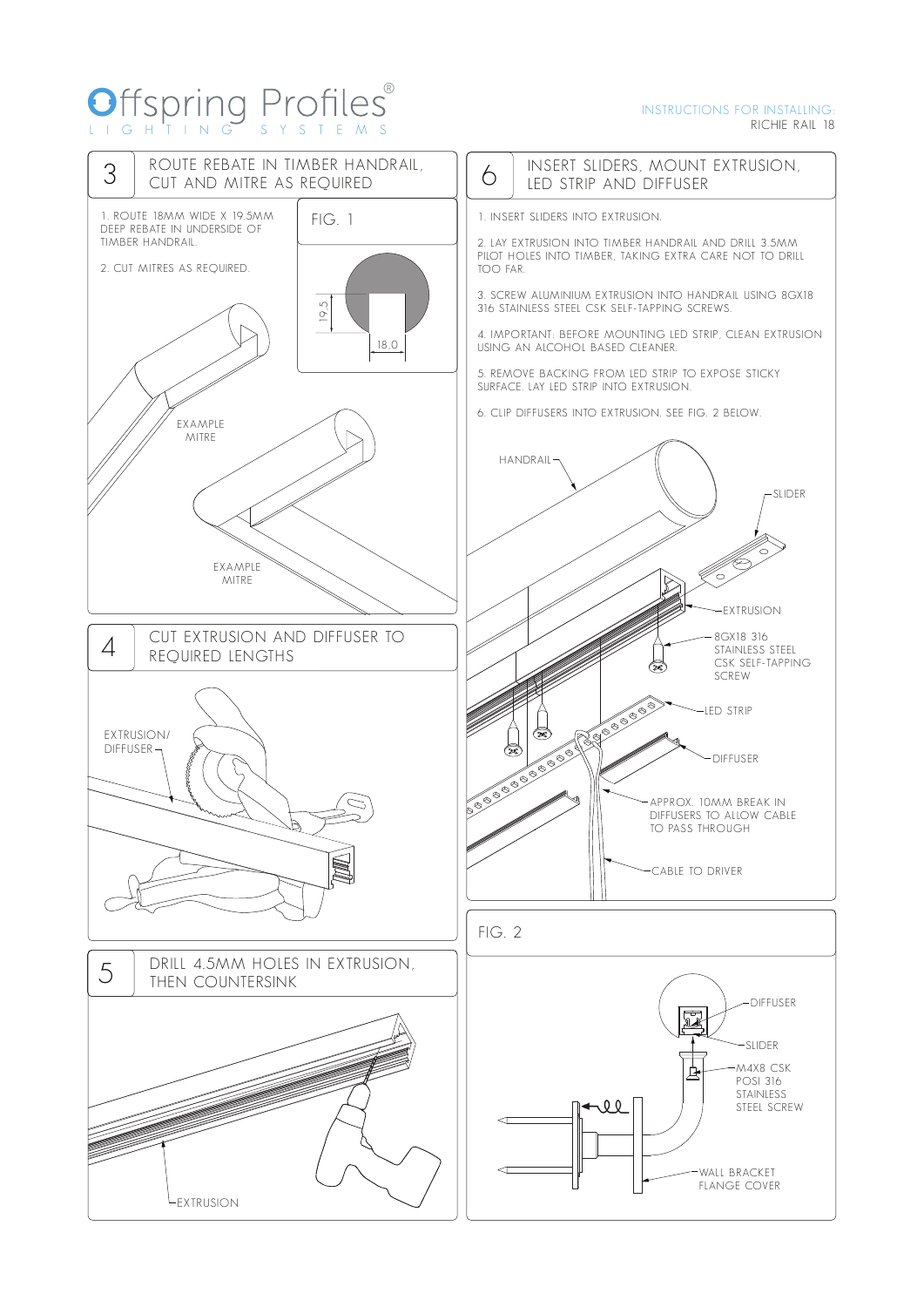## O LIG HTI N G S Y S TEM S ®

FRONT PLATE

WASHER

SPACERS

WASHER

BACK PLATE



M8X25 CSK 316  $\mathscr{B}$ STAINLESS STEEL SET SCREW